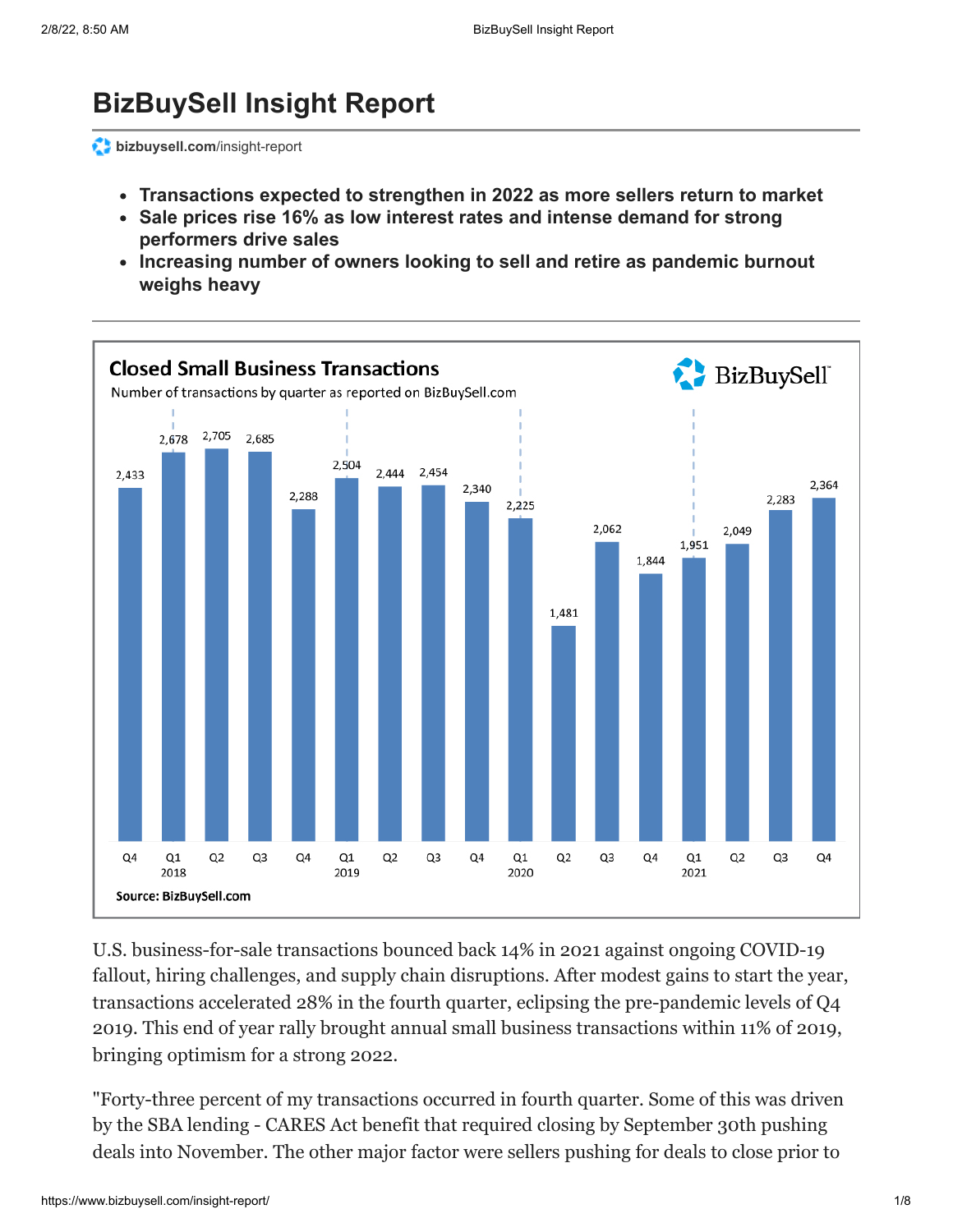year-end because of their concern over the current administration's tax policy," said Robin Gagnon of [We Sell Restaurants](https://www.wesellrestaurants.com/restaurantbrokers.php) brokerage.

A total of 8,647 closed transactions were reported in 2021, compared to 7,612 in 2020, with 2,364 occurring in the fourth quarter. In addition, sale prices grew 16% year-over-year to an annual record high of \$325,000, as buyers competed for a limited supply of strong performing businesses. This according to BizBuySell's Insight Report, which tracks and analyzes business-for-sale transactions and sentiment of business owners, buyers, and brokers.

Businesses that sold in 2021 continued to be those with strong financials. Compared to the previous year, the median cash flow of sold businesses grew 10% to \$149,099 with median revenue up 2% to \$625,943. As the pandemic lingered, buyers gravitated to businesses with reliable sales. Savvy entrepreneurs also sought out discounted businesses that offered prime real estate and other valuable assets despite poor performance.

Many business brokers surveyed expressed improved market conditions in 2021, with 62% reporting higher transactions than in 2020. Over half (53%) of those attributed growth to a strong demand for businesses that thrived during the pandemic. Forty-six percent (46%) experienced an increase in owners looking to sell, an encouraging stat given the lack of inventory has been the main barrier to market recovery to-date. An equal 46% experienced an increase in buyers as the Great Resignation, SBA aid programs, and low interest rates ignite demand.

"Opportunities with strong earnings continue to attract those who are opting out of traditional career paths and moving to ownership. Restaurants in certain parts of the country, less 'locked down states', have attracted incredible interest," added Gagnon.

#### Sale Prices Rise as Demand for Profitable Businesses Remains Strong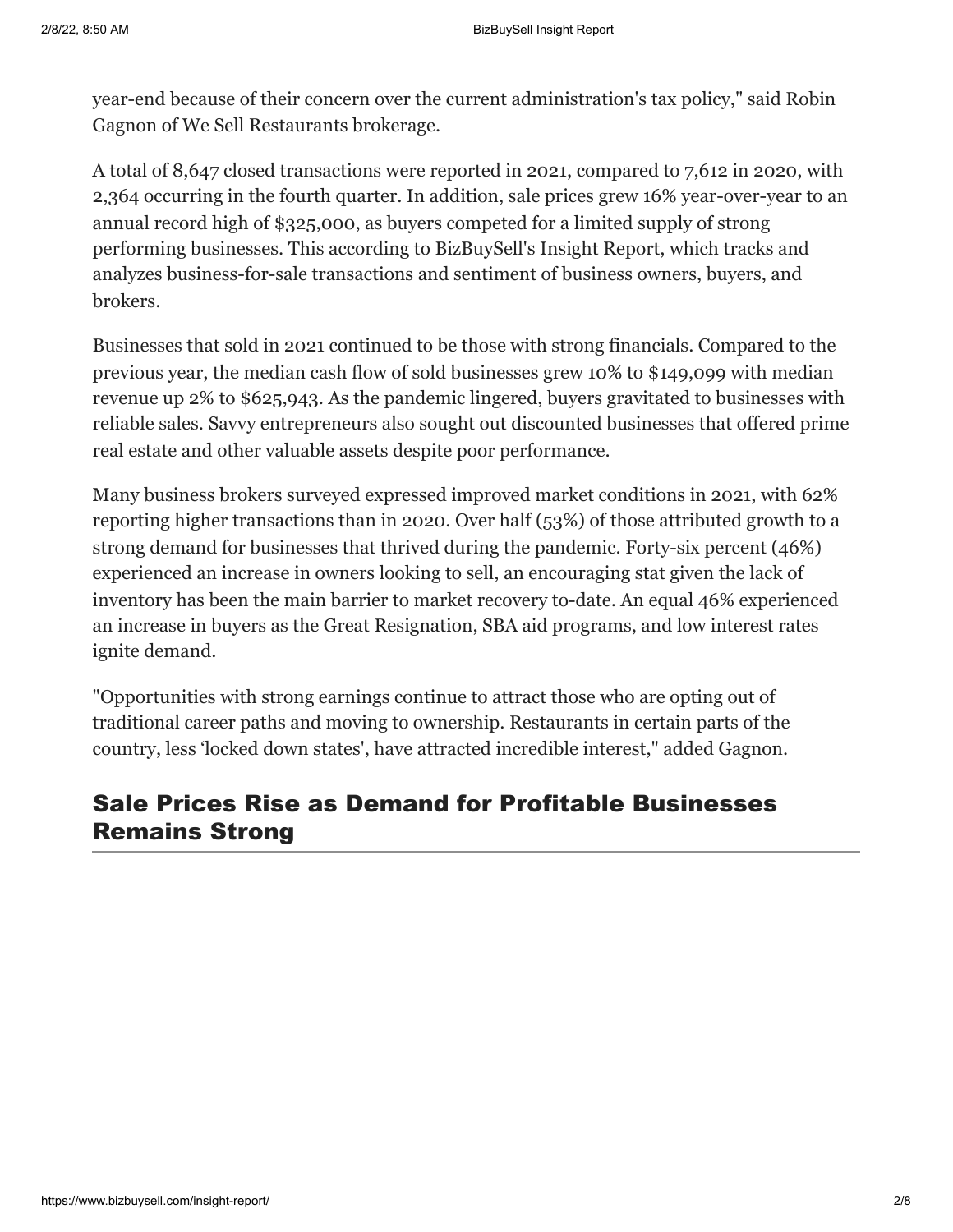

The business for sale market demonstrated slow, yet steady growth over the course of 2021, particularly in terms of buyer demand for financially healthy businesses. This trend became evident in the first quarter when sale prices surged a whopping 30% to a median sale price of \$325,000, finishing the year at \$324,500 in the fourth quarter.

Furthermore, despite 51% of surveyed owners being negatively impacted due to COVID-19 in 2021, key financials of sold businesses in the first quarter were the highest since BizBuySell began collecting data in 2007, with a median revenue of \$688,020 and a median cash flow of \$147,752. Both financial numbers remained historically high throughout the year but softened as sidelined businesses regained health and entered the market, reaching \$656,559 and \$150,000 in the fourth quarter respectively.

According to BizBuySell's Small Business Survey, 60% of buyers indicated profitability and strong financials as a purchase requirement, followed by trained and skilled employees (37%), great location owned (38%), and great location leased (36%). Eighteen percent (18%) desired a business discounted due to poor financials. Regarding the type of businesses buyers were seeking, the service sector was the top preference (37%), followed by restaurants (26%), and wholesale distributors (25%). The most popular included pandemic-resistant businesses such as liquor stores, gas stations, auto repair shops, and ecommerce businesses.

## Buyers Face Limited Inventory as Owners Delay Exit to Focus on Recovery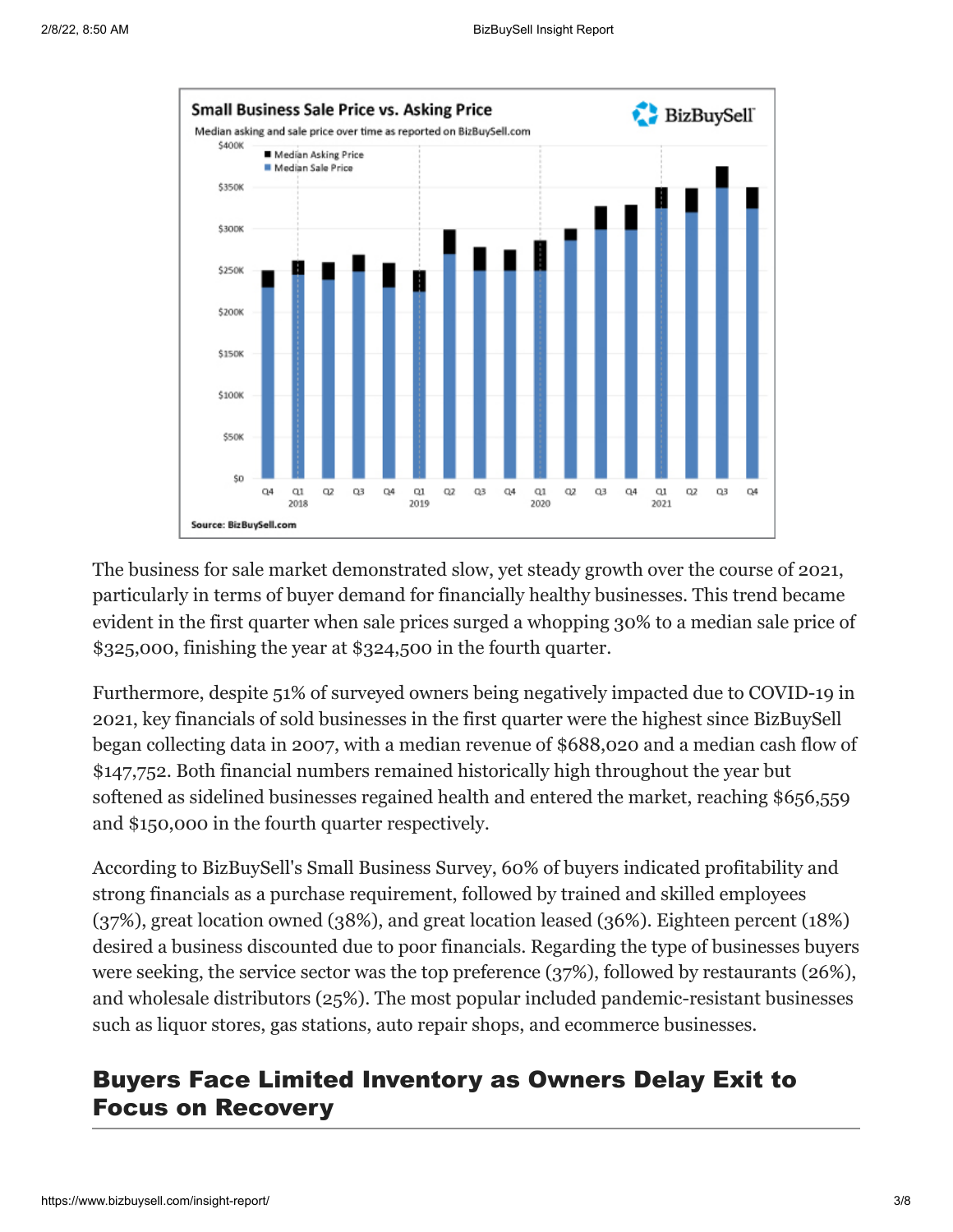While 2021 was a record-breaking year for small business sale prices, it was also a year for many owners to remain on the sidelines until financial performance improved. According to BizBuySell's small business owner survey, roughly half (52%) of small business owners say they were negatively impacted by the pandemic in 2021, while the other half were either positively impacted (25%) or not impacted at all (24%).

Even with President Biden's American Rescue Plan Act, which expanded the PPP program and introduced other federal aid programs, recovery has been uneven. While many businesses have wooed customers back through outdoor seating, delivery, or virtual options, they still face challenges. Whether through staffing shortages, supply chain delays, or COVID-19 surges, the pandemic continues to impact many businesses.

For Michell Miller, who owns Main Street Fitness 24/7 in Colorado, the pandemic has been impossible to ignore. "It Hurt me substantially! I am the only gym in town that operates month-to-month and I lost 50 to 60 members. I have not regained that whatsoever. I did not qualify for any grants. As of five months ago we were finally allowed to open at 100% capacity. And now with the third variant that is coming through people are somewhat leery to come into the gym."

According to brokers, these pandemic-related challenges were not the only factor keeping businesses off the market in 2021. While 38% attributed low listing inventory to owners being unable to sell due to poor performance, 46% believe many sellers had unrealistic expectations compared to current market values, and 15% indicating financing challenges.

**"It has been difficult to help both owners and buyers understand the potential of a business while understanding the reality of the impact of COVID. It has been difficult to reconcile the two," said Diane Hartz Warsoff, CEO of [Transworld Business Advisors](https://www.tworld.com/agent/dianehartzwarsoff/bio/) of Utah County.**

## Labor Shortages and Supply Chain Disruptions Strain Small Business Performance

While restaurants, retailers, and delivery services have been among the most visibly impacted by the labor shortage, the fallout is more widespread. Whether it's a shortage of drivers unable to move freight, or no one available to answer phones, most business are facing these challenges.

Sixty-four percent (64%) of applicable owners surveyed say they have been impacted by labor shortages, of these, 59% say the situation is not improving or getting worse. Business brokers echo this sentiment, with an overwhelming 59% saying the labor shortage is the biggest threat to small business today with Covid restrictions a distant second (15%).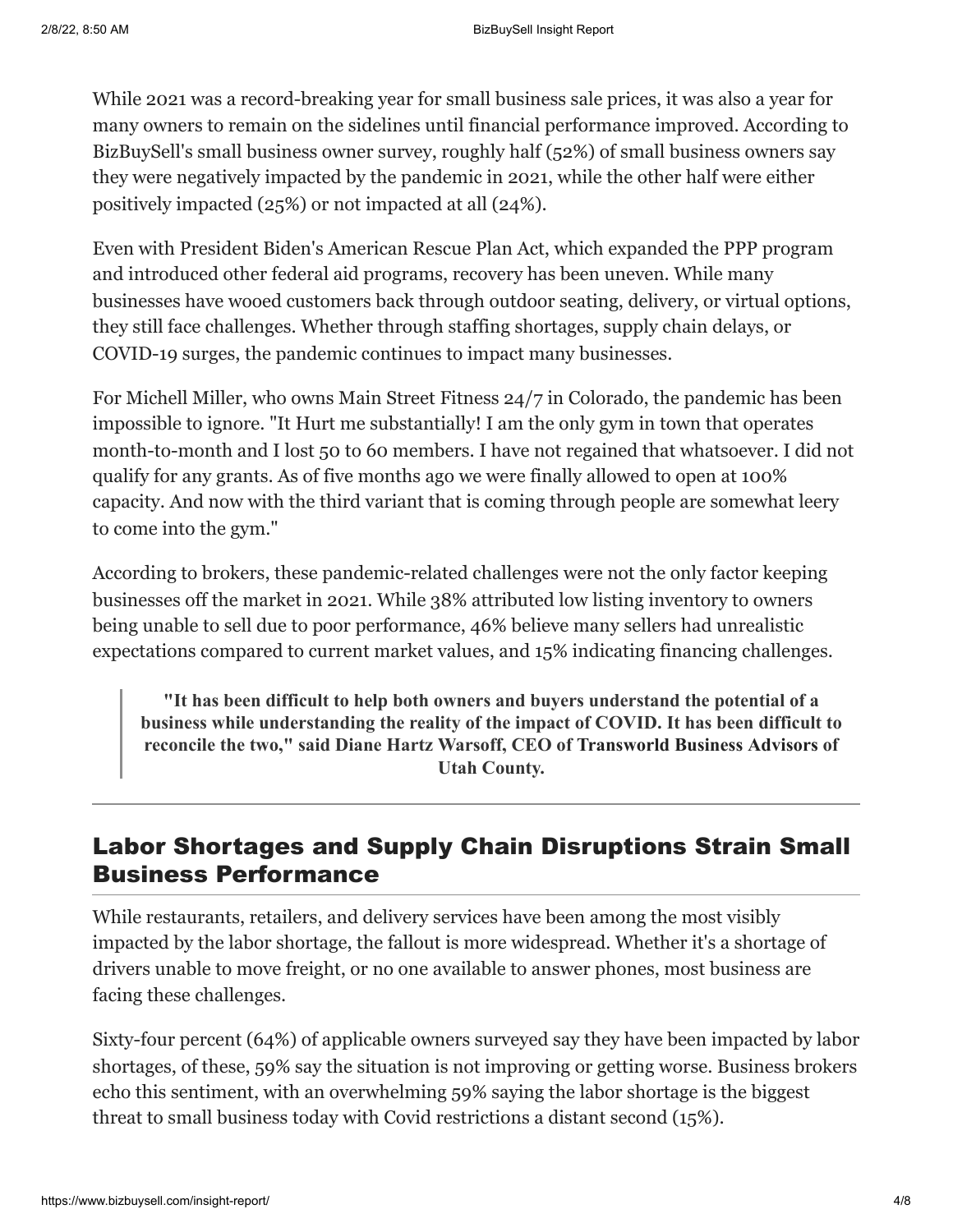"Labor shortages are the most immediate problem. Entrepreneurs are good at figuring out how to combat the other threats," said Roger Civalleri of [Zoom Business Brokers](https://zoombusinessbrokers.com/blog/team/roger-civalleri/).

Joseph Nicolini of [Transworld Business Advisors](https://www.tworld.com/agent/josephnicolini/) of SW Florida adds, "This is a constant conversation with sellers. Buyer's looking to make offers are asking the sellers as to how they can get new employees."

Furthermore, supply chain disruptions are leaving business owners to face inventory and material shortages, sales losses, and shipping delays. Seventy-five percent (75%) of applicable owners surveyed said their business has been impacted by supply chain issues, with half of those saying the issue is either not improving or getting worse.

"Supply and demand issues have led to tremendous increase in prices and there's still a lack in supply. We had to adjust our strategy to compromise the change while trying not to increase the price too high for our military customers," said Peter Diaz, owner of Baitong Restaurant in Texas.

Small businesses have been further strained by inflation raising overhead costs, forcing many to either raise prices and pass additional costs onto their customers or cut back on operating expenses. Roughly 72% of applicable owners say their business has been impacted due to inflation, with 76% saying it has not improved or is getting worse. This can make it increasingly challenging to attract customers and remain competitive.

**"Costs have increased dramatically two times in 2021 and I do not expect them to go down. This caused me to raise my prices the first time but I will have to absorb most recent increases in costs," said Alberta Guinther, owner of YUMMY YUMMY LLC, an ice cream shop in Nevada.**

# More Owners Expected to Sell in 2022 Amid Operational Challenges and Pandemic Burnout

The pandemic's Omicron variant is already adding additional pressure to small businesses struggling to operate. Of those surveyed, 46% are being negatively impacted by Omicron, of which 64% are seeing a direct decline in sales. Indirectly, 44% are experiencing staffing shortages due to employees being out sick, and 52% say they are facing supply shortages due to vendors being impacted by the Omicron surge.

Whereas businesses were forced to close in 2020, 35% of owners said they considered temporarily closing their business voluntarily due to the Omicron surge, 43% of which having already taken that action, and it's taking a toll.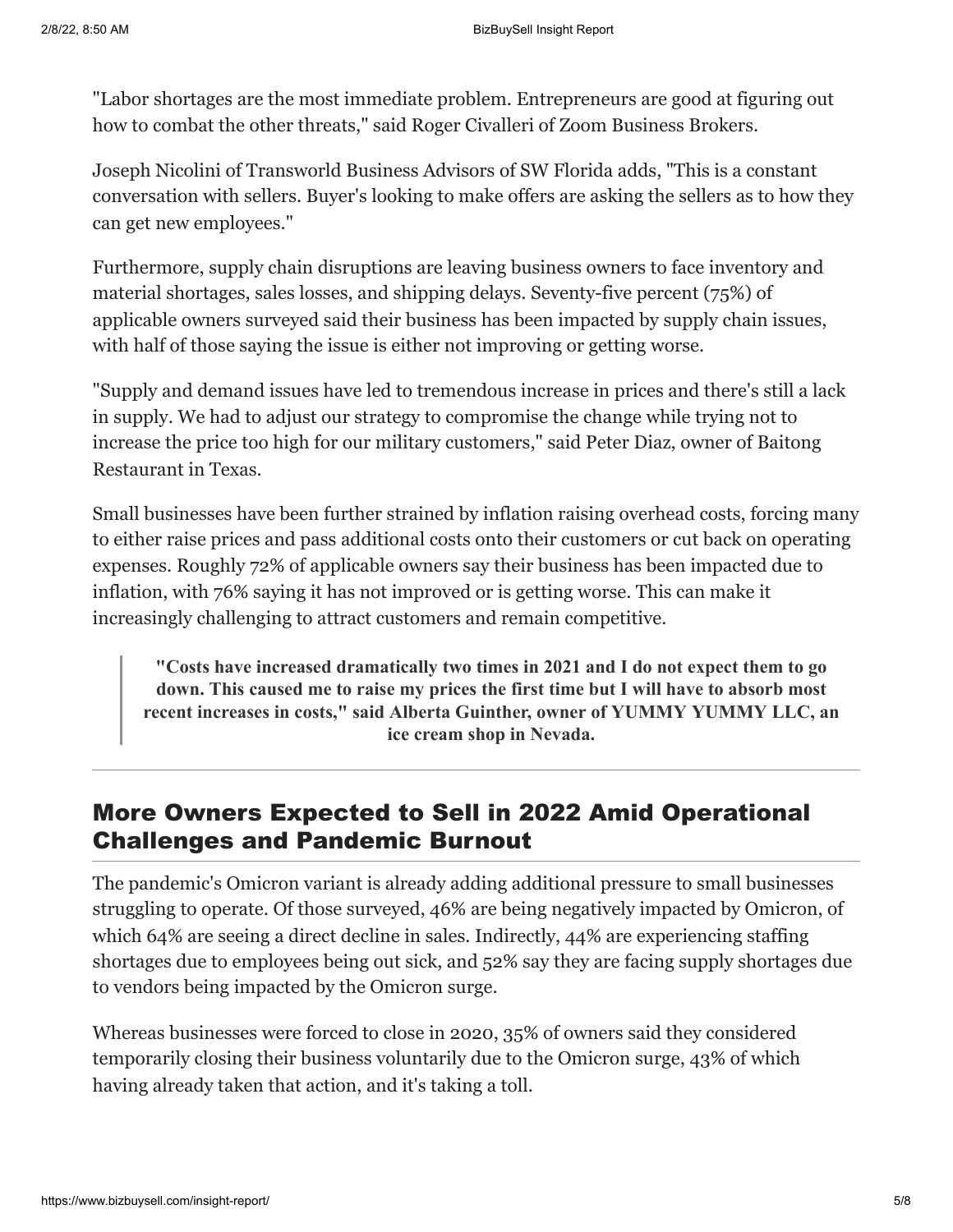**"I have run my business for 18 years, solid with profit, though on a very small scale, but I am ready to move on to other pursuits and retire from sewing and studio production. Pandemic put the nail in the coffin," said Jen Swearington of Jennythreads, Inc in South Carolina.**

After nearly two years of managing through the pandemic's fallout, many owners are deciding it's time to sell. Retirement and general burnout remain the top two reasons for exiting, however pandemic fatigue specifically is moderately to extremely motivating 43% of owners to consider selling their business.

"The pandemic applied additional pressure to owners who were already thinking about selling. All my sellers received PPP loans that were forgiven. However, for many owners, the challenge of finding and keeping employees is a deciding factor to sell now," said Sheila Spangler of [Murphy Business Sales](https://murphybusiness.com/corporate-information/our-people/our-brokers/649/sheila-spangler/).

Gagnon added, "We operate only in the restaurant space and there is a generalized sense of fatigue associated with the past two years. The continued changes to operations, labor issues and supply chain issues are pushing operators onto the market.".

# Pent Up Supply of Businesses for Sale Expected, Fueled by Baby Boomer Retirees

Over 78% of business brokers say they expect more sellers to enter the market in 2022, with 25% saying they expect significantly more sellers. Furthermore, brokers expect an increasing number of Baby Boomers to enter the market. Just over the past year, brokers attribute 45% of their sellers to Baby Boomers who are too burnt out to continue.

"Positive outlook, more Baby Boomers exiting or considering an exit. More creative financing options and buyers are looking to try them. Challenges are labor shortages, and unknowns due to Covid. More eCommerce deals," is how Roni Banerjee of [Gill Agency](https://gillagency.co/our-team) brokerage describes the market.

**"Boomers have been holding off for years now to exit their businesses. Covid was the final push for them to realize that life is short, and after hanging on through the recession and slow recovery they have decided [to move ahead," said Steve Barnett of The Valley](https://www.thevalleybusinessbroker.com/about-us/) Business Broker.**

In the words of someone in this precise situation, "We are in a business where individuals and families need help caring for a loved one at home. After 35 years I am ready to take a rest. Pandemic or not - people are always in need of assistance," said Michael C. Queen of Handi Care Inc In-home Care in North Carolina.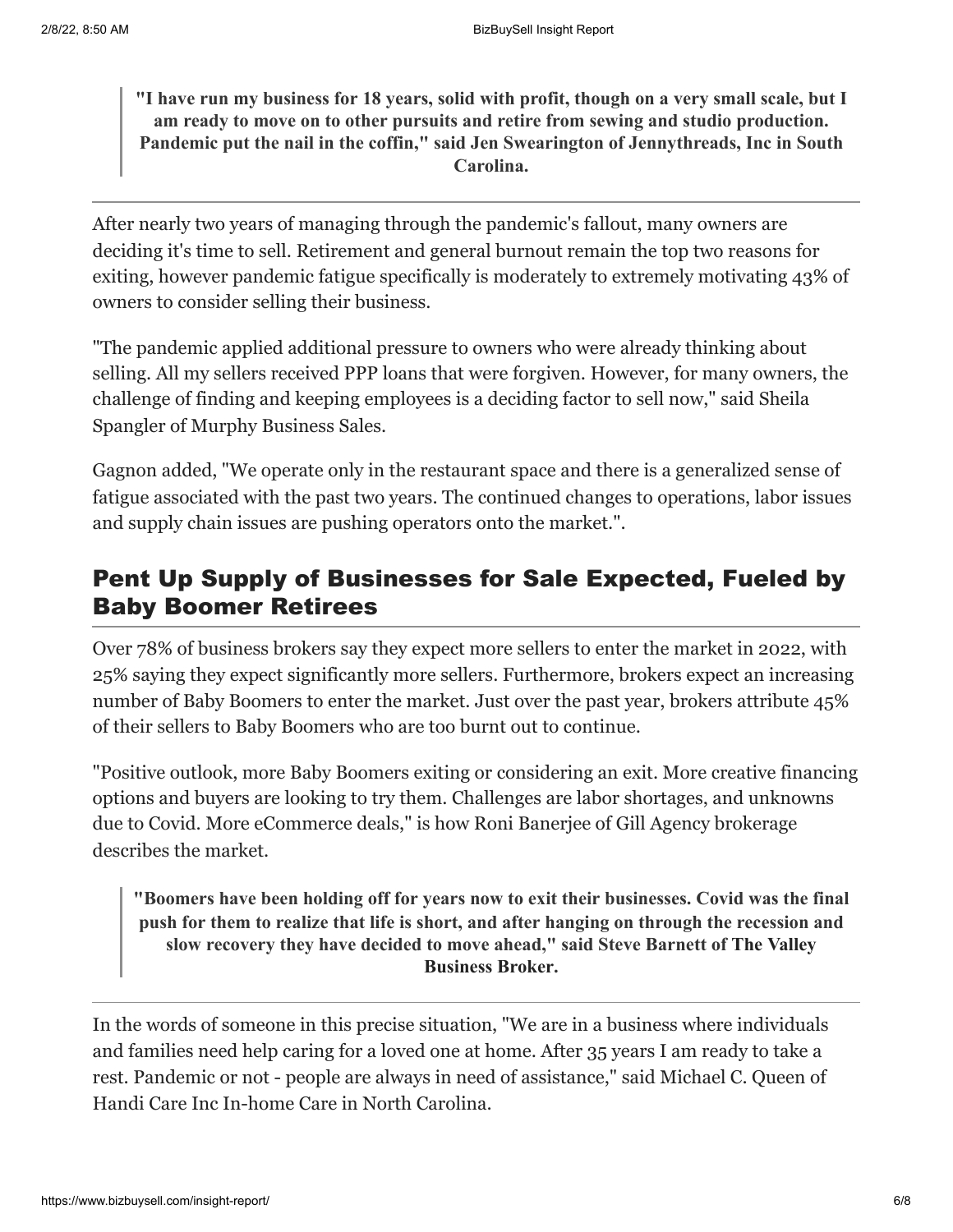## Increased Demand Expected Due to Great Resignation and Serial Entrepreneurs

Over the past year, a [record number of workers](https://www.bls.gov/news.release/jolts.nr0.htm) have left their jobs for a variety of reasons. At the same time, business ownership has been catching entrepreneurs by storm. Over 5 million entrepreneurs applied for business applications in 2021, the largest number ever recorded by the [U.S. Census Bureau.](https://www.census.gov/econ/bfs/index.html) At the same time, 21% of business buyers identified as being part of the great resignation and business brokers say 23% of their inquiries came from corporate refugees or newly unemployed seeking ownership.

**"The growing flight from corporate America is likely to slowly and steadily increase. Financial independence will continue to drive many working in large companies to make job creating investments in sma[ll business acquisitions," said Robert Flynn of United](https://unitedbrokersgrp.com/) Brokers Group LLC.**

Demand for existing businesses is expected to continue into 2022 as more entrepreneurs seek to acquire profitable businesses from retiring Baby Boomers. While some will be corporate refugees and first-time buyers, many are also existing owners looking to expand, as well as retirees looking for a second career. The majority business brokers (73%) expect an increase in the number of buyers hitting the business for sale market in 2022.

"I expect 2022 to continue with this trend. As always, buyers want cash flow to service the acquisition debt and to pay themselves a living/reasonable wage. Buyers also want to see growth opportunities in the industry in which the business operates. This is really nothing new from the past. However, the pace seems faster given that buyers are fine-tuning their lives by relocating to places that better align with their values," said Spangler.

Ryan Johnson of Virginia exemplifies the current situation, saying "I am leaving my company within the next two months. I have years of executive experience running a business as well as the knowledge afforded to me through my engineering background and related work. With Baby Boomers leaving the small business arena in droves, the number of opportunities is excellent."

## **About the BizBuySell Insight Report**

The BizBuySell Insight Report is a nationally-recognized economic indicator that tracks the health of the U.S. small business economy. Each quarter, BizBuySell analyzes sales and listing prices of small businesses across the United States based on approximately 50,000 businesses for sale and those recently sold, reporting changes in closed transaction rates, valuation multiples and other economic indicators for the small business transaction market.